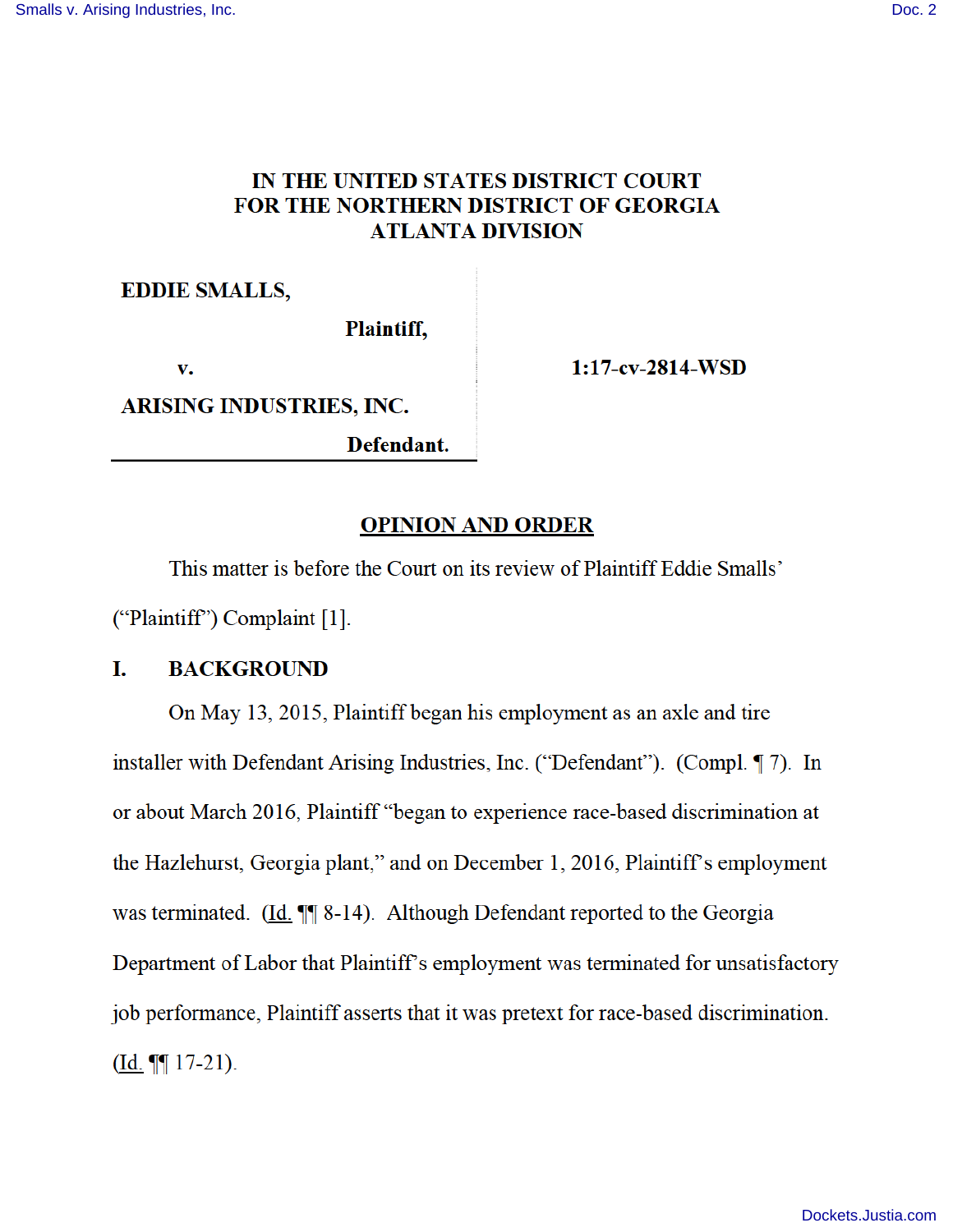On July 26, 2017, Plaintiff, represented by counsel, filed his Complaint, asserting a single claim for race-based discrimination, in violation of 42 U.S.C. § 1981. The Complaint heading indicates Plaintiff intended to file his Complaint in the "Southern District of Georgia." The citizenship of Defendant is not alleged. Defendant's principal office, and apparently its only location, is in Hazlehurst, Georgia, in the Southern District. The Court also notes that the address for Defendant's corporate officer, and registered agent, is located in Douglas, Georgia, which is also in the Southern District. (Compl. ¶ 6; Georgia Secretary of State, 2017 Annual Registration for Arising Industries, Inc., https://ecorp.sos.ga.gov/).

In Paragraph Three of his Complaint, Plaintiff asserts: "The unlawful employment practices alleged in this Complaint were committed within this district. In accordance with 28 U.S.C. § 1391 and 42 U.S.C. § 1981, venue is appropriate in this Court." (Compl. ¶ 3).

### **II. DISCUSSION**

A district court may raise the issue of defective venue *sua sponte*. See, e.g., Kapordelis v. Danzig, 387 F. App'x 905, 906-907 (11th Cir. 2010), cert. denied, 131 S.Ct. 1481 (2011); Berry v. Salter, 179 F. Supp. 2d 1345, 1350 (M.D. Ala. 2001); cf. Lipofsky v. New York State Workers Comp. Bd., 861 F.2d 1257, 1259 (11th Cir. 1988); Nalls v. Coleman Low Fed. Inst., 440 F. App'x 704, 706

2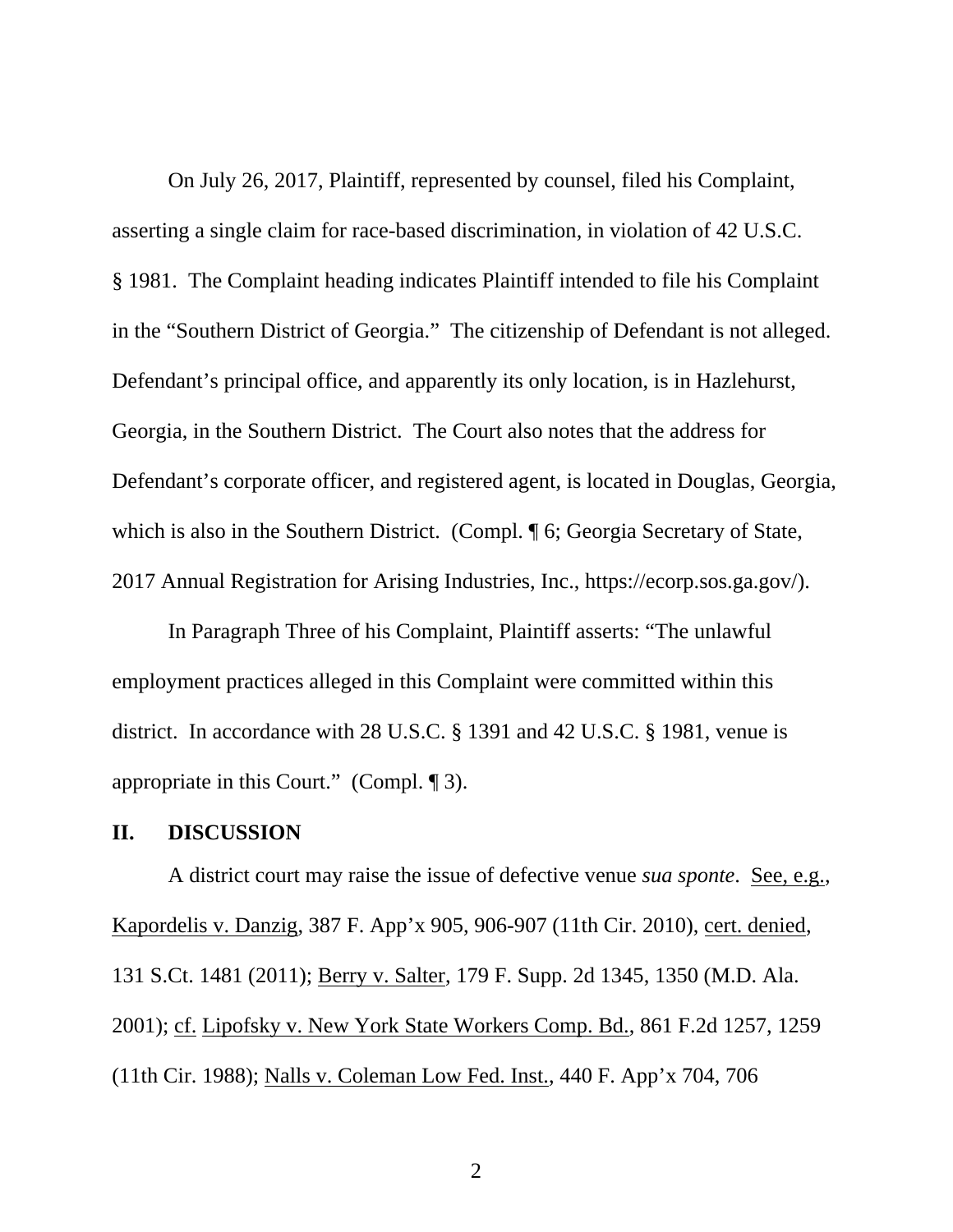(11th Cir. 2011). When venue is improper, under 28 U.S.C. § 1406, a court "shall dismiss, or if it be in the interest of justice, transfer such case to any district . . . in which it could have been brought." 28 U.S.C. § 1406(a).

Section 1981 does not contain an exclusive venue provision, and thus venue in this case is governed by the general venue statute, 28 U.S.C. § 1391. See, e.g., Hayes v. RCA Service Co., 546 F. Supp. 661, 664-65 (D.D.C. 1982). Under Section § 1391(b), venue is proper in "a judicial district in which a substantial part of the events or omissions giving rise to the claim occurred." 28 U.S.C.  $§$  1391(b).<sup>1</sup> Plaintiff is relying on where the alleged wrongful conduct occurred as

the basis for venue.

-

Here, Plaintiff does not allege any facts to support that venue is proper in the Northern District of Georgia. The claimed Section 1981 violation—the race-based discrimination—occurred at Defendant's plant in Hazlehurst, Georgia. The City of Hazlehurst is located in Jeff Davis County, within the Brunswick Division of the United States District Court for the Southern District of Georgia.<sup>2</sup> Because "a substantial part of the events or omissions giving rise to" Plaintiff's Section 1981

1 Venue is also proper in a judicial district where "a substantial part of property that is the subject of the action is located." 28 U.S.C. § 1391(b)(2). Property is not at issue in this case and this subsection does not apply.

<sup>2</sup> See http://www.hazlehurstga.gov/; www.gas.uscourts.gov/gas\_county.pdf. That Plaintiff may have intended to file his Complaint in the Southern District further supports that this action should be transferred.